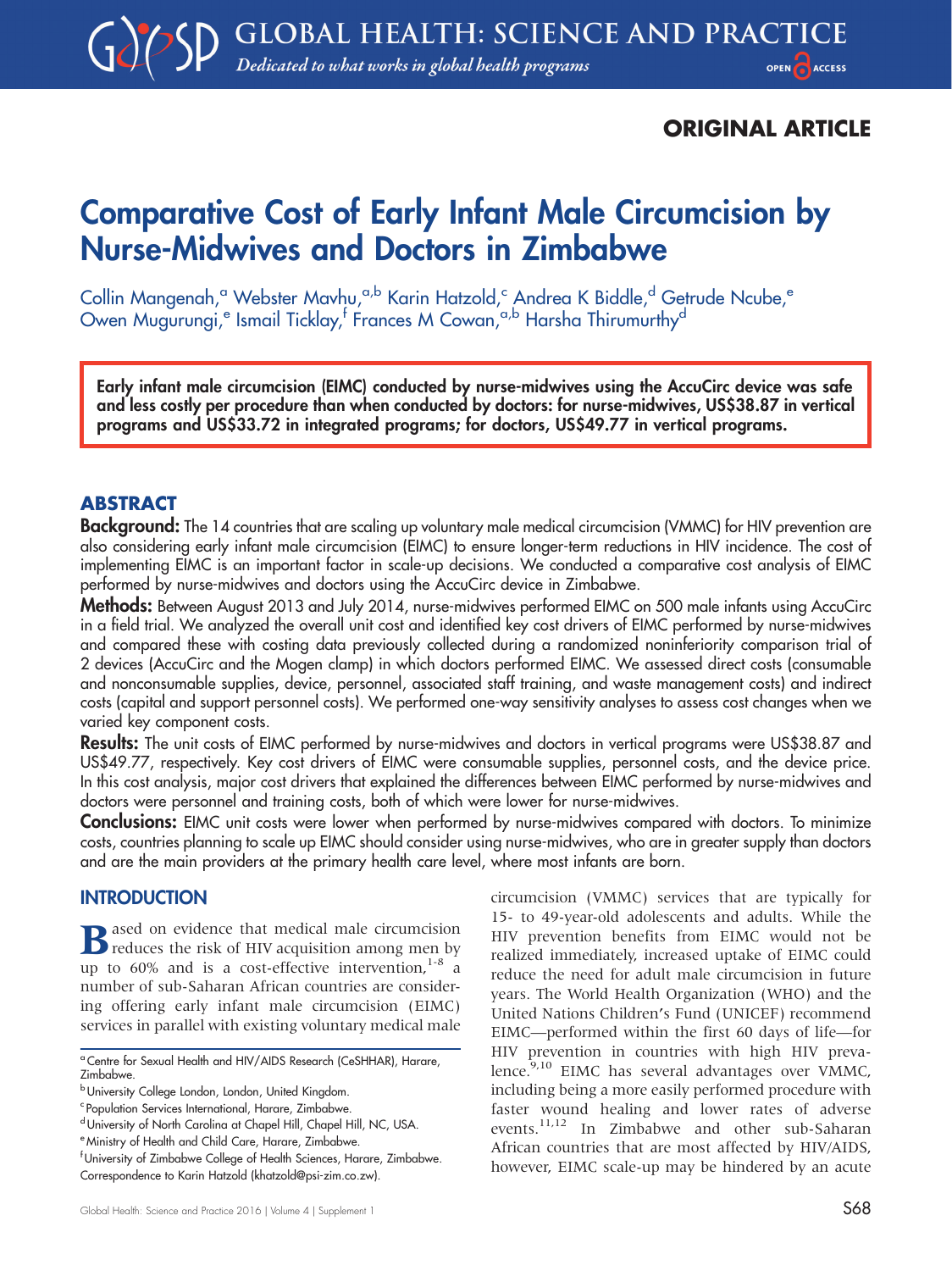shortage of human resources for health, particularly doctors. The shortage of doctors has been reported elsewhere as being one of the most important supply-side barriers to scaling up  $V$ MMC.<sup>13</sup>

Nurse-midwives are nurses trained to manage women's health care, particularly pregnancy, childbirth, the postpartum period, care of the newborn, and gynecology. For countries planning to roll out EIMC, using nurse-midwives to perform the procedure instead of doctors may be a solution. Nurse-midwives are able to provide comparably high-quality, affordable primary care.<sup>14</sup> Studies have shown that with adequate training, nurse-for-doctor substitution is feasible for many health care interventions. Patient outcomes for trained nurse-midwives are similar to those for doctors.<sup>15</sup> In a meta-analysis of VMMC performed by trained medical staff such as nursemidwives, surgical aides, and clinical officers, the frequency of adverse events was similar to that of doctors or specialists.<sup>13</sup> Substituting nursemidwives for doctors not only provides solutions for the scarcity of doctors in resource-limited settings, but may also help to contain costs because personnel costs are lower.<sup>16,17</sup>

In relation to substituting nurse-midwives for doctors for medical male circumcision in general and EIMC in particular, there is a dearth of information on quality, outcomes, and costs. This situation is exacerbated by the fact that in some sub-Saharan African countries, including Zimbabwe, ministry of health guidelines preclude nurse-midwives from performing EIMC with devices that are currently in use, such as the Gomco clamp, Plastibell, and the Mogen clamp.<sup>11</sup> A relatively new EIMC device, AccuCirc (introduced in 2008), has potential advantages for resource-limited settings<sup>18</sup> since it requires less surgical skill than the other devices and can thus be more easily used by nurse-midwives.

In this study, we report results from a cost analysis of EIMC performed by nurse-midwives and compare them with costs estimated in a previous cost analysis of EIMC performed by doctors using the AccuCirc and the Mogen clamp in the same study setting in Zimbabwe.<sup>19</sup> Because opportunities for cost savings may also exist in integrated primary care settings where staff, training, and other costs are shared across multiple activities, we did a secondary cost analysis of nurse-midwives performing EIMC integrated with other routine health services at the primary health care level versus a vertical approach.

## **METHODS**

In this cost analysis, we sought to estimate the **African countries,** unit costs of EIMC performed by nurse-midwives in comparison with doctor-performed EIMC, and identify the key cost contributors. We collected cost data for nurse-midwives as part of a field trial  $(n = 500)$  which assessed the safety, acceptability, and feasibility of EIMC by nurse-midwives using the AccuCirc device.<sup>20</sup> We then compared these data with cost data for doctor-performed EIMC that had been collected as part of a randomized noninferiority trial that took place before the field trial. $21$  Noninferiority trials test whether a new experimental treatment or strategy is not less efficacious than a treatment already in use. $22$  In this earlier trial, we compared the safety, acceptability, feasibility, and cost profiles of 2 EIMC devices, the AccuCirc and the Mogen clamp. $2<sup>1</sup>$  For the current cost analysis, we used cost data for a doctor-led EIMC procedure using the AccuCirc device. The randomized noninferiority trial and the field study were performed at 2 City of Harare primary care clinics in Mbare and Mabvuku, 2 of Harare's most populous suburbs. This analysis took the health care payer perspective of Zimbabwe's Ministry of Health and Child Care (MoHCC) and therefore excludes client costs (transport, absenteeism from work, and caregiver costs).

Results from our companion paper suggest equivalence in safety profiles of EIMC performed by nurse-midwives in comparison with those for **AccuCirc** doctors.<sup>20</sup> We therefore adopted cost minimization as the more suitable analysis for this **2008) requires** purpose. A cost-minimization analysis defines a less surgical skill situation where, because the consequences of 2 or more treatments or programs are broadly equivalent, the difference between them reduces to a comparison of  $cost<sup>23</sup>$  We determined all costs in 2014 constant U.S. dollars, and because Zimbabwe officially adopted the U.S. dollar as its principal currency in 2009, our analysis assumes an exchange rate of  $USS1 = US$1<sup>24</sup>$  Between August 2013 and July 2014, we conducted a detailed cost-data collection exercise using instruments adapted from Costing Guidelines for HIV Prevention Strategies from the Joint United Nations Programme on HIV/AIDS (UNAIDS).<sup>25</sup> We compared these data to those for doctors, collected as part of the earlier randomized noninferiority EIMC pilot trial (January to June 2013) to assess safety, acceptability, feasibility, and cost of Accu-Circ compared with the Mogen clamp.<sup>19</sup>

## In Zimbabwe and other sub-Saharan EIMC scale-up may be hindered by an acute shortage of human resources for health, particularly medical doctors.

(introduced in than the Mogen clamp and can thus be more easily used by nurse–midwives.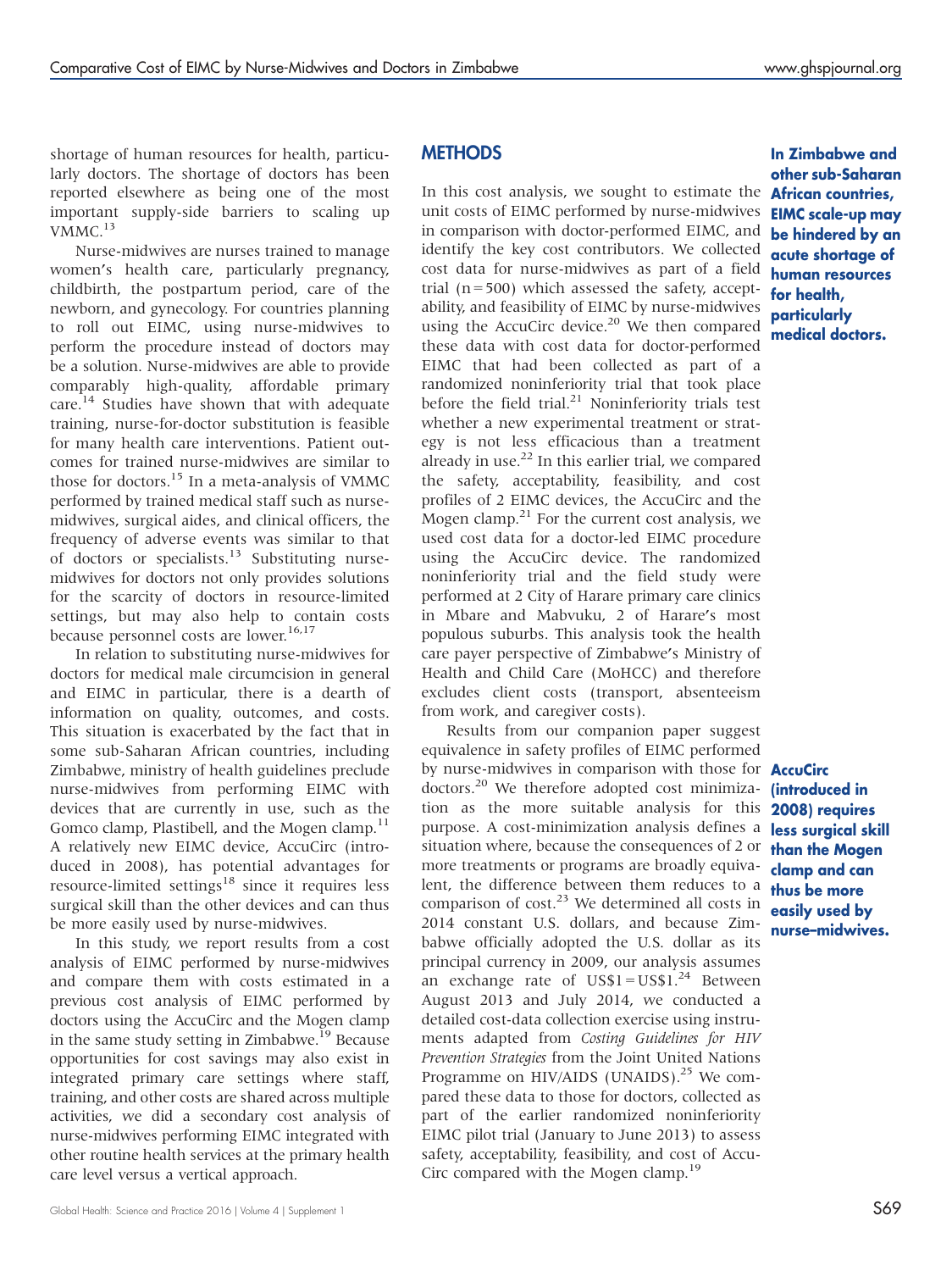To determine personnel unit costs, we conducted a time and motion study alongside the procedure to capture the time spent by nursemidwives performing each task for all 500 infants involved in the study.

We accessed costs of supplies from invoices and receipts sourced from the respective research partners' procurement and accounts departments. Nurse-midwives routinely recorded actual resource-use data (drugs and consumable supplies, quantity of devices used, procedure duration, and quantity of waste) for each EIMC procedure on a supplies charge sheet in each infant's binder. We captured and analyzed direct and indirect cost data using the Decision Makers' Program Planning Tool (DMPPT), a Microsoft Excel-based model. The United States Agency for International Development (USAID) Health Policy Initiative and UNAIDS developed DMPPT to enable policy makers to analyze costs and impacts of different options for scaling up male circumcision services.<sup>26</sup>

#### Direct Costs

#### Supplies and Device Costs

We estimated the total cost of each consumable and nonconsumable drug and supply for 1 EIMC procedure using data on the number of units of each drug or supply needed per procedure and the corresponding unit cost of that drug or supply. The AccuCirc device was obtained for a unit price of US\$10 from the international supplier, Clinical Innovations. Since AccuCirc is a single-use device, US\$10 was the per-procedure device cost.

#### Personnel Training Costs

A local master trainer (doctor) provided theoretical and practical team training over the course of 5 days for 4 nurse-midwives. Personnel training costs included costs of the time spent by both the master trainer and the nurse-midwives, training material costs, and meal costs. We amortized training costs over a 3.6-year period in line with turnover rates of health care workers in Zimbabwe.19,27 Based on a clinic capacity of 6 EIMC procedures per day and 240 working days in a year (48 weeks and 5 days per week), we estimated that a team (both doctors and nursemidwives) would perform 1,440 procedures annually. Although the Zimbabwe MoHCC intends to roll out EIMC through nurse-midwives, concerns have been raised about the potential for burnout as they assume additional clinical roles, which may result in time taken off work, additional training costs, and therefore more opportunity costs. To account for potential burnout and avoid underestimating the cost of EIMC delivered by nurse-midwives, we analyzed the cost impact of an annual 2-week leave (and thus 46 instead of 48 full working weeks per year).

#### Personnel Costs

To determine personnel unit costs, we conducted a time and motion study alongside the procedure to capture the time spent by nurse-midwives performing each task for all 500 infants involved in the study, as had been done in the earlier study involving doctors who performed EIMC.<sup>19</sup> The study team used a stopwatch to time each EIMC procedure and then recorded procedure duration on an EIMC study procedure form. Video recordings were also taken for periodic procedure reviews and time recording. We estimated the total time of an EIMC procedure by averaging time data as captured in procedure forms or through video recordings of each infant's EIMC procedure. We therefore based the total time needed by nurse-midwives to perform an EIMC procedure on direct and continuous observation of the procedure. We defined the beginning of the procedure as the point when the infant's diaper was removed for cleaning the genital area. The procedure ended when the infant had been bandaged and wrapped up in a new diaper.

A nurse-midwife salary comprised basic pay plus housing and transport allowances and totaled US\$13,596 per year. In the earlier comparative trial, a doctor's salary comprising basic pay and benefits was US\$31,800 per year. We derived the total unit cost contribution of personnel to each procedure by summing costs of time for each step of the EIMC procedure for each nurse-midwife. We calculated personnel costs by multiplying the total length of time spent by nurse-midwives performing EIMC by their salary per hour. To estimate the hourly salary rate of a nurse-midwife, we divided the annual salary (monthly salary  $\times$ 12 months) by the total annual number of hours worked (assuming a 40-hour week  $\times$  48 weeks per year). Our primary analysis used research personnel salaries. However, as EIMC rollout is likely to be integrated into routine primary health care services, salary costs are expected to be lower and based on MoHCC salary scales. In sensitivity analysis, we analyzed personnel costs using MoHCC staff salaries, which are lower, in order to assess the cost impacts of different salary scales.

#### Waste Management Costs

To estimate waste management costs, we tracked the number of burn bins (sharps tin containers)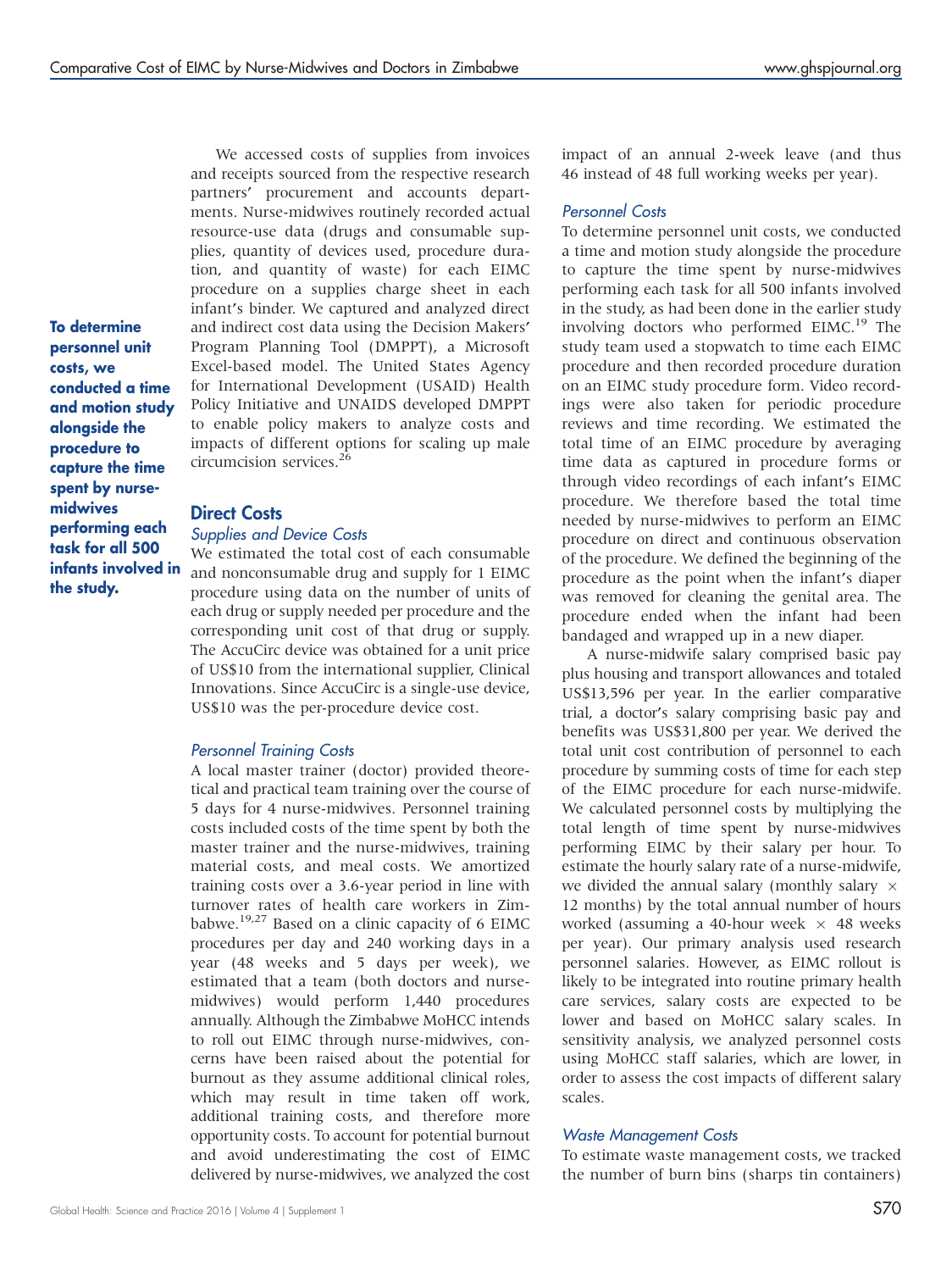used throughout the field trial. We multiplied the total number of burn bins  $(n=90)$  sent to the clinic incinerators by the cost of incineration based on quotes from private service providers (US\$10). To determine the contribution to unit cost, we divided the total waste management cost by the number of EIMCs performed in the field trial  $(n = 500)$ .

## Indirect Costs

#### Capital Costs (Buildings and Durable Equipment)

Because EIMC is likely to be rolled out using existing public health facilities, we excluded costs of buildings. For durable equipment costs, we divided the purchase price of each capital good by an appropriate amortization period to derive an annualized depreciation value. We then summed the annualized depreciation values and divided the total by the estimated annual number of EIMC procedures  $(n=1,440)$  to estimate the unit cost contribution of durable equipment. We charged 100% of the capital cost to EIMC, as capital equipment was exclusively used by EIMC.

#### Support Personnel Costs

The services of support staff (clinic clerk and caretaker) were shared across other clinic services, such as maternity services, antenatal and postnatal services, HIV testing and counseling, pharmacy, outreach, outpatient, and family health services. We therefore apportioned a conservative estimate of 10% of the salaries of both types of personnel as support personnel costs for EIMC. We then divided the summed annual salary costs (including benefits) by the estimated annual number of EIMC procedures  $(n=1,440)$  to derive the unit cost contribution of support personnel.

## Sensitivity Analysis

In one-way sensitivity analysis, we assessed the extent to which the main cost-differentiating components influenced our results by varying each of them, one at a time.<sup>28-30</sup> We assessed the unit-cost impacts of using civil service salaries rather than research staff salaries (base case), and whether capacity utilization levels plus procedure duration varied. The capacity utilization analysis aimed to assess the unit cost of EIMCs in cases where staff were unable to reach the daily target of 6 EIMCs (1,440 per year), a possibility in cases of lower demand for EIMC. We also assessed the cost impact of an annual 2-week leave for nurse-midwives to avoid burnout.

## Ethical Considerations

The Medical Research Council of Zimbabwe, the University College London Research Ethics Committee, and the London School of Hygiene and Tropical Medicine Research Ethics Committee approved the EIMC comparative trial and the field study.

### **RESULTS**

[Table 1](#page-4-0) summarizes the results for EIMC when performed by nurse-midwives and doctors. The unit cost per EIMC procedure performed by **The unit cost per** nurse-midwives in a vertical setting was **EIMC procedure by** US\$38.87 compared with US\$49.77 by doctors. **nurse-midwives in** Cost differences between nurse-midwives and doctors mainly emanated from personnel and was US\$38.87 training. Personnel costs were the main contributor to unit costs of EIMC for both nurse- **US\$49.77 by** midwives (US\$10.57) and doctors (US\$19.11). **doctors.** Training had a smaller contribution to unit costs for both nurse-midwives (US\$1.51) and doctors (US\$3.87). The proportional contribution of personnel declined from 38% for doctors to 27% for nurse-midwives. The unit cost contribution of training also declined from 8% for doctors to 4% for nurse-midwives, and remains constant even when a 2-week annual leave is factored in to account for potential burnout among nursemidwives. Training costs for nurse-midwives to perform EIMC are therefore lower in comparison with doctors, as the latter cost more per hour.

Costs that were identical for nurse-midwives and doctors included consumable supplies (US\$13.48) and nonconsumable supplies (US\$0.27), both of which we assumed would remain inflexible even in an integrated setting because they would be dedicated to services offered exclusively in an EIMC department. Other identical costs were the AccuCirc device (US\$10.00), waste management (US\$1.80), capital equipment (US\$0.08), and support personnel (US\$1.16).

In secondary analyses, we also compared costs of an EIMC procedure when provided by nurse-midwives in a vertical setting with a procedure provided in a public health facility or clinic (integrated setting). As personnel in a public health facility are employed by the civil service, we also analyzed the impact of using public-sector salaries in the secondary cost analysis. We assumed zero capital equipment costs since setting up EIMC service provision within an existing public health facility would not require new capital equipment. In an integrated

a vertical setting compared with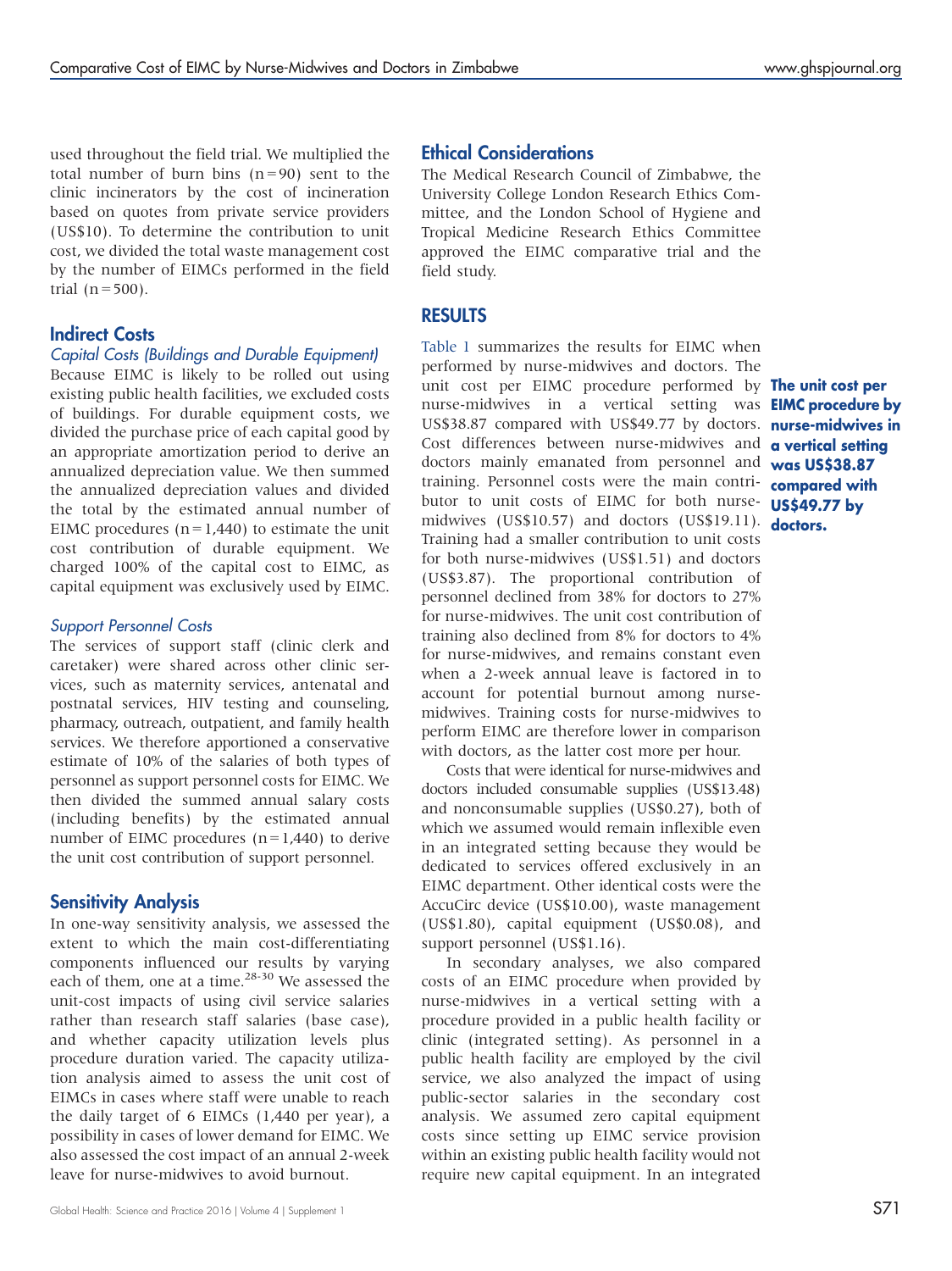<span id="page-4-0"></span>

| <b>Cost Category</b>           | <b>Nurse-Midwives</b>   |                                       |                           |                                       | <b>Doctors</b>          |                                       |
|--------------------------------|-------------------------|---------------------------------------|---------------------------|---------------------------------------|-------------------------|---------------------------------------|
|                                | <b>Vertical Program</b> |                                       | <b>Integrated Program</b> |                                       | <b>Vertical Program</b> |                                       |
|                                | Cost (US\$)<br>per EIMC | % Contribution to<br><b>Unit Cost</b> | Cost (US\$)<br>per EIMC   | % Contribution to<br><b>Unit Cost</b> | Cost (US\$)<br>per EIMC | % Contribution to<br><b>Unit Cost</b> |
| <b>Direct Costs</b>            |                         |                                       |                           |                                       |                         |                                       |
| Device                         | 10.00                   | 25.7                                  | 10.00                     | 29.7                                  | 10.00                   | 20.1                                  |
| Consumable<br>supplies         | 13.48                   | 35.0                                  | 13.48                     | 40.0                                  | 13.48                   | 27.0                                  |
| Nonconsumable<br>supplies      | 0.27                    | 0.7                                   | 0.27                      | 0.8                                   | 0.27                    | 0.5                                   |
| Waste management               | 1.80                    | 5.0                                   | 1.80                      | 5.0                                   | 1.80                    | 4.0                                   |
| Personnel                      | 10.57                   | 27.0                                  | 6.53 <sup>a</sup>         | 19.0                                  | 19.11                   | 38.0                                  |
| Training                       | 1.51                    | 4.0                                   | 1.32                      | 4.0                                   | 3.87                    | 8.0                                   |
| <b>Subtotal (Direct)</b>       | 37.63                   | 97.0                                  | 33.40                     | 99.0                                  | 48.53                   | 98.0                                  |
| <b>Indirect Costs</b>          |                         |                                       |                           |                                       |                         |                                       |
| Capital equipment              | 0.08                    | 0.0                                   | 0.00                      | 0.0                                   | 0.08                    | 0.0                                   |
| Support personnel <sup>b</sup> | 1.16                    | 3.0                                   | 0.32 <sup>c</sup>         | 1.0                                   | 1.16                    | 2.0                                   |
| Subtotal (Indirect)            | 1.24                    | 3.0                                   | 0.32                      | 1.0                                   | 1.24                    | 2.0                                   |
| <b>Grand Total</b>             | 38.87                   |                                       | 33.72                     |                                       | 49.77                   |                                       |

<sup>a</sup> Assumes civil servants salary for nurse-midwives.

**b** Clinic clerk and caretaker.

<sup>c</sup> Assumes 10% of civil servants salary for caretaker and receptionist.

public health setting, we found that the unit cost of EIMC was US\$33.72 (Table 1). Device, consumable and nonconsumable supplies, waste management, and support personnel costs remained the same as those within the research setting.

In one-way sensitivity analysis ([Table 2](#page-5-0)), we assessed the unit cost impacts of MoHCC salary levels that were below the base case. The unit cost of EIMC procedures performed by nursemidwives was highly sensitive to personnel costs. Closely related to personnel costs was the time to complete an EIMC procedure. In comparison with a doctor-performed EIMC procedure that took an average of about 16 minutes (rounded up from the exact average of 15.6 minutes) in the comparative trial, results from our companion

paper show that nurse-midwives took an average of about 18 minutes (rounded up from the exact average of 17.5 minutes).<sup>20</sup> In a few cases, however, procedures were either shorter (a minimum of 12 minutes) or longer. In one case, it took much longer to bring the bleeding under control (total duration of the procedure was 48 minutes). In sensitivity analysis [\(Table 2\)](#page-5-0), we therefore assessed the impact on unit cost of using these outlier durations. For the 12-minute procedure, the cost was US\$37.69 (compared with US\$38.87 for the 18-minute average time), and for the 48-minute procedure, the cost was US\$46.19. We also assessed the impact on unit cost of time observations using the 25%–75% interquartile range (middle 50%) as it was felt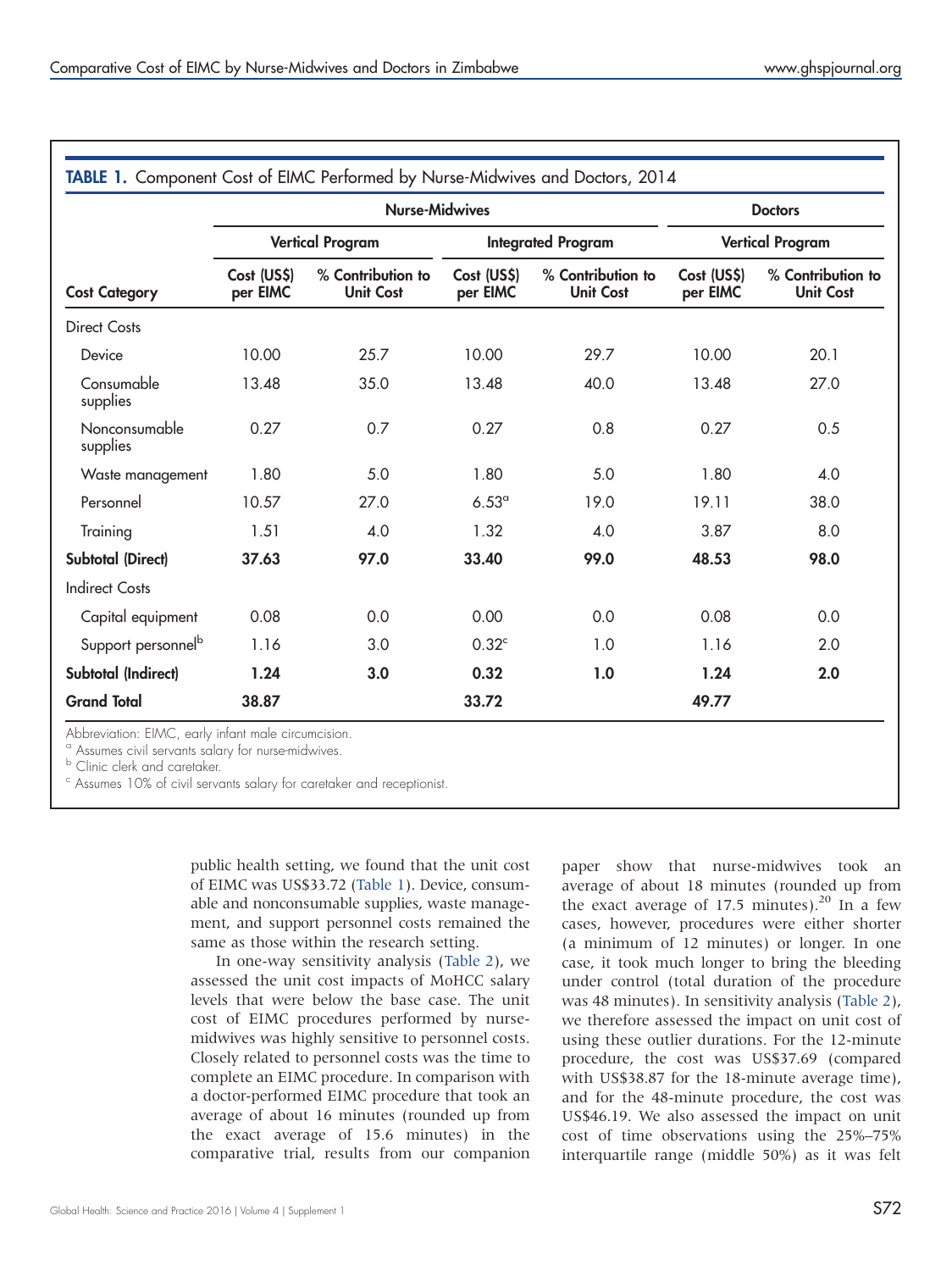<span id="page-5-0"></span>

|                                                                            | EIMC Unit Cost (US\$) |                |  |
|----------------------------------------------------------------------------|-----------------------|----------------|--|
| <b>Cost Category</b>                                                       | <b>Nurse-Midwives</b> | <b>Doctors</b> |  |
| Personnel salaries                                                         |                       |                |  |
| Base case (study salaries)                                                 | 38.87                 | 49.77          |  |
| Public sector <sup>a</sup> (integrated)                                    | 34.00                 | N/C            |  |
| Capacity utilization (EIMC/day)                                            |                       |                |  |
| $\overline{2}$                                                             | 44.36                 | N/C            |  |
| 4                                                                          | 40.23                 | N/C            |  |
| 6 (base case)                                                              | 38.87                 | 49.77          |  |
| 8                                                                          | 38.18                 | N/C            |  |
| Staff time for EIMC procedure (using outlier times observed), minutes      |                       |                |  |
| 12                                                                         | 37.69                 | N/C            |  |
| 18 for nurse-midwives; 16 for doctors (base case)                          | 38.87                 | 49.77          |  |
| 48                                                                         | 46.19                 | N/C            |  |
| Staff time for EIMC procedure (using 25%-75% interquartile range), minutes |                       |                |  |
| 13 (25th percentile)                                                       | 37.92                 | N/C            |  |
| 18 for nurse-midwives; 16 for doctors (base case)                          | 38.87                 | 49.77          |  |
| 30 (75th percentile)                                                       | 41.94                 | N/C            |  |
| Effect of nursing staff leave (due to burnout), weeks                      |                       |                |  |
| 46                                                                         | 38.93                 | N/C            |  |
| 48 (base case)                                                             | 38.87                 | 49.77          |  |

Abbreviations: EIMC, early infant male circumcision; N/C, no change.

<sup>a</sup> Public-sector salaries inclusive of benefits are US\$26,400 for a doctor, US\$8,400 for a nurse-midwife, US\$3,000 for a receptionist, and US\$1,800 for a caretaker.

that 48 minutes was such a far outlier. For the 13-minute procedure (25th percentile), the cost was US\$37.92 (compared with US\$38.87 for the 18-minute average time), and for the 30-minute procedure (75th percentile), the cost was US\$41.94.

We found the largest cost difference between vertical and integrated EIMC in personnel costs (US\$10.57 vs. US\$6.53, respectively) [\(Table 1](#page-4-0)). Training costs were also lower in the integrated model of EIMC delivery (US\$1.51 vs. US\$1.32), as were support personnel costs (US\$1.16 vs. US\$0.32), because we assumed that they were shared across other clinic services. We also assessed

the effect of capacity utilization and staff time but found that the EIMC unit cost was not sensitive to either one.

## **DISCUSSION**

Substituting nurse-midwives for doctors presents **between vertical** considerable opportunities for minimizing costs in a future EIMC rollout, without impacting **EIMC by nurse**safety. Our results show that in a vertical EIMC midwives was program it would cost substantially less to perform an EIMC procedure in Zimbabwe using nurse-midwives compared with doctors. Further opportunities for cost savings exist if EIMC were

The largest cost difference and integrated found in personnel costs (US\$10.57 vs. US\$6.53).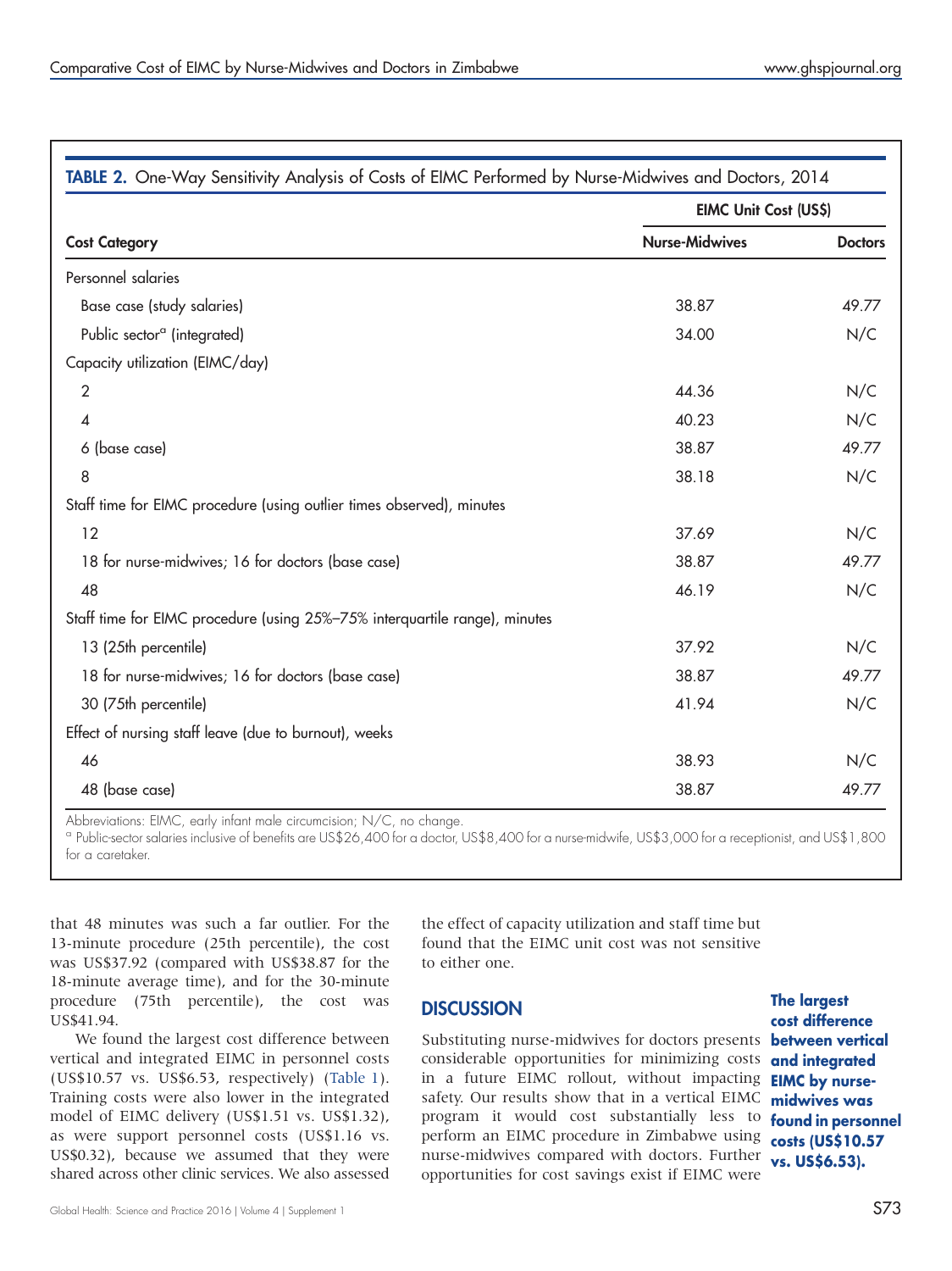rolled out using an integrated model because civil service medical personnel costs are lower. In our analysis, personnel costs for EIMC performed by nurse-midwives fall between US\$10.57 in a vertical program and US\$6.53 in an integrated program (assuming use of civil service salaries). A combination of these factors, therefore, makes it more feasible for MoHCC policy makers to meet the goal of rolling out the EIMC procedure more widely and at a lower cost.

This cost analysis of EIMC performed by nurse-midwives and doctors is, to the best of our knowledge, the first analysis based on actual costs of providing EIMC using nurse-midwives in sub-Saharan Africa. For other contexts, actual EIMC costs may differ from those described in this analysis. In a hypothetical modeling study conducted in Rwanda, EIMC was estimated to cost US\$15 (direct costs only) using the Mogen clamp.<sup>4</sup> Using similar assumptions (including integration of EIMC in routine primary health services), our analysis of actual costs using AccuCirc yielded a unit cost of US\$33.72, which is much higher than that for Rwanda. In our study, however, we used a greater number of inputs, including staff, essential consumables, and consumables used during 3 follow-up visits, whereas the Rwanda study limited the costing to the actual circumcision procedure.

This study has at least 3 limitations that influence whether the costs reported here would be the same as those in a scaled-up program. First, EIMC procedures were performed in an urban setting, and thus the results may be different for rural settings. Second, we based this cost analysis on a pilot implementation among a sample of 500 infants. To facilitate our analysis, we assumed that each team of nurse-midwives would perform 1,440 EIMC procedures each year. While this number was based on conservative assumptions, lower demand for EIMC may lead to lower capacity utilization resulting in higher unit costs of EIMC. Finally, our analyses did not include costs of demand creation due to the short duration (6 months) of the field study and the small sample size. Including realistic estimates of demand creation will be essential for fully costing a scaled-up EIMC program.

The potential impact of VMMC in reducing the number of new HIV infections has led some countries in sub-Saharan Africa to consider rolling out EIMC in order to achieve higher prevalence of male circumcision in the medium to long term.<sup>8,21</sup> However, the shortage of medical personnel, particularly doctors, threatens the feasibility of these strategies and has led policy makers to consider substituting nurse-midwives for doctors to scale up EIMC. An understanding of the unit cost of EIMC performed by nursemidwives can aid policy makers in decision making regarding the optimal delivery models to use. Despite its limitations, therefore, this study along with data from a companion study,<sup>21</sup> provides valuable data for planning EIMC scale-up and illustrates the advantages of using a nurse-midwife model. It also highlights that an integrated EIMC program is cost-minimizing compared with a vertical program, and helps determine the overall resources needed to implement a scaled-up EIMC program. Nurse-midwives could facilitate widespread low-cost scale-up of EIMC in sub-Saharan Africa. However, as nurse-midwives are currently overburdened, this strategy can only succeed if additional nurse-midwives are trained.

Acknowledgments: The study was funded by the Bill & Melinda Gates Foundation through Population Services International (PSI). The content is solely the responsibility of the authors and does not necessarily represent the official views of the Bill & Melinda Gates Foundation or PSI.

Competing Interests: None declared.

#### **REFERENCES**

- 1. Bailey RC, Moses S, Parker CB, Agot K, Maclean I, Krieger JN, et al. Male circumcision for HIV prevention in young men in Kisumu, Kenya: a randomised controlled trial. Lancet. 2007; 369(9562):643-656. [CrossRef](http://dx.doi.org/10.1016/S0140-6736(07)60312-2). [Medline](http://www.ncbi.nlm.nih.gov/pubmed/17321310)
- 2. Gray RH, Kigozi G, Serwadda D, Makumbi F, Watya S, Nalugoda F, et al. Male circumcision for HIV prevention in men in Rakai, Uganda: a randomised trial. Lancet. 2007; 369(9562):657-666. [CrossRef](http://dx.doi.org/10.1016/S0140-6736(07)60313-4). [Medline](http://www.ncbi.nlm.nih.gov/pubmed/17321311)
- 3. Auvert B, Taljaard D, Lagarde E, Sobngwi-Tambekou J, Sitta R, Puren A. Randomized, controlled intervention trial of male circumcision for reduction of HIV infection risk: the ANRS 1265 Trial. PLoS Med. 2005;2(11):e298. [CrossRef.](http://dx.doi.org/10.1371/journal.pmed.0020298) [Medline](http://www.ncbi.nlm.nih.gov/pubmed/16231970)
- 4. Binagwaho A, Pegurri E, Muita J, Bertozzi S. Male circumcision at different ages in Rwanda: a cost-effectiveness study. PLoS Med. 2010;7(1):e1000211. [CrossRef.](http://dx.doi.org/10.1371/journal.pmed.1000211) [Medline](http://www.ncbi.nlm.nih.gov/pubmed/20098721)
- 5. Kahn JG, Marseille E, Auvert B. Cost-effectiveness of male circumcision for HIV prevention in a South African setting. PLoS Med. 2006;3(12):e517. [CrossRef](http://dx.doi.org/10.1371/journal.pmed.0030517). [Medline](http://www.ncbi.nlm.nih.gov/pubmed/17194197)
- 6. Njeuhmeli E, Forsythe S, Reed J, Opuni M, Bollinger L, Heard N, et al. Voluntary medical male circumcision: modeling the impact and cost of expanding male circumcision for HIV prevention in eastern and southern Africa. PLoS Med. 2011;8(11):e1001132. [CrossRef.](http://dx.doi.org/10.1371/journal.pmed.1001132) [Medline](http://www.ncbi.nlm.nih.gov/pubmed/22140367)
- 7. Obiero W, Young MR, Bailey RC. The PrePex device is unlikely to achieve cost-savings compared to the forceps-guided method in male circumcision programs in sub-Saharan Africa. PLoS One. 2013;8(1):e53380. [CrossRef.](http://dx.doi.org/10.1371/journal.pone.0053380) [Medline](http://www.ncbi.nlm.nih.gov/pubmed/23349708)
- 8. Mavhu W. Feasibility and acceptability of early infant male circumcision as an HIV prevention intervention in Zimbabwe.

highlights that an integrated EIMC program is costminimizing compared with a vertical program and helps to determine the overall resources needed to implement a scaled-up EIMC program.

Our study